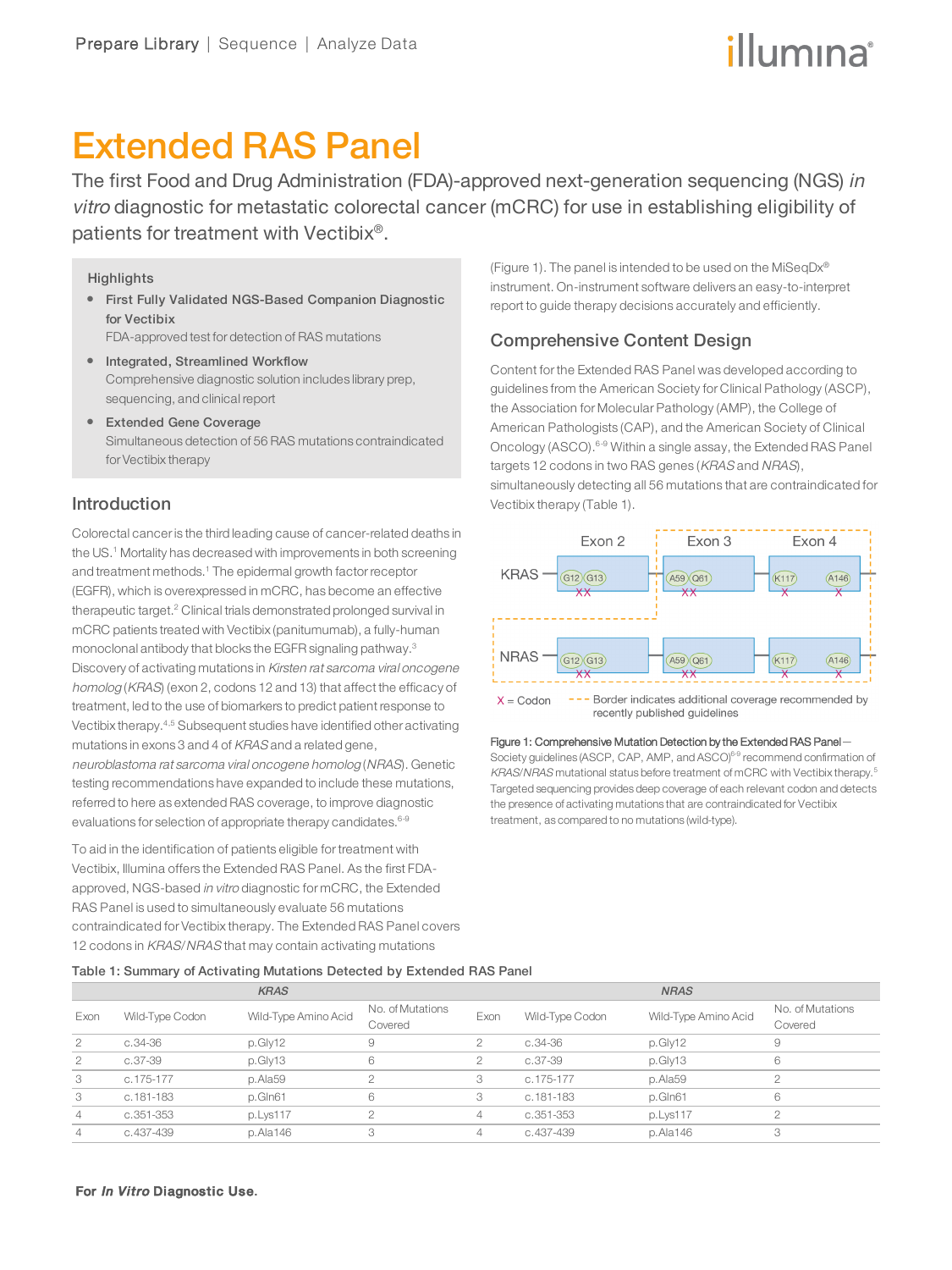## Fully Integrated, Streamlined Workflow

The Extended RAS Panel is a fully integrated testing solution with an easy-to-perform protocol. The workflow involves three main stages (Figure 2). The first is manual preparation of the samples for sequencing (library preparation), which involves hybridizing indexed oligonucleotides to genomic DNA, followed by enzymatic extension and amplification of targeted sites. In the second stage, the prepared sample is loaded onto the MiSeqDx instrument and sequenced. The third stage, analysis, occurs automatically on the MiSeqDx instrument.



Figure 2: Integrated Clinical Assay Workflow-The Extended RAS Panel offers a comprehensive solution for identifying mutations in KRAS/NRAS that are contraindicated for Vectibix therapy.

#### Easy-to-Interpret Results

On-instrument software integrated into the MiSeqDx instrument provides a user-friendly interface to set up and run assays, monitor progress in real time, perform automated analysis, and view clinical reports. For each sample, the clinical report includes sample ID, quality control valid/invalid indication, and an interpretation of mutation status (Figure 3).

## Clinical Metrics

To achieve full validation, critical metrics were established forthe Extended RAS Panel. To assess clinical accuracy, high concordance was demonstrated between the Extended RAS Panel and Sanger sequencing, a validated reference standard for clinical testing (Table 2). Reproducibility of the panel was established in three independent testing sites (Table 3). Importantly, the assay accurately identified a patient population that demonstrated a progression-free survival benefit, and a trend in the positive direction for overall survival, when treated with Vectibix.<sup>10</sup>

#### Table 2: Clinical Accuracy

| Characteristic                                                             | Positive %<br>Agreement <sup>b</sup> | Negative % Agreement <sup>c</sup> |  |  |
|----------------------------------------------------------------------------|--------------------------------------|-----------------------------------|--|--|
| Concordance <sup>a</sup>                                                   | 98.7% (227/230)                      | 97.6% (206/211)                   |  |  |
| . Camparad antipat bidirational Cannos components as a unlidetad reference |                                      |                                   |  |  |

a. Compared against bidirectional Sanger sequencing as a validated reference standard

b. Number of samples with a RAS mutation as detected by the Extended RAS Panel divided by number of samples with RAS mutations as detected by Sanger

c. Number of wild-type RAS samples as indicated by the Extended RAS Panel divided by number of wild-type samples indicated by Sanger

#### Table 3: Reproducibility<sup>a</sup>

| Characteristic                    | Mutant<br>Samples | Wild-Type<br>Samples | All Variants      |
|-----------------------------------|-------------------|----------------------|-------------------|
| Percent Correct Call <sup>b</sup> | 99.6%             | 100%                 | 99.9%             |
|                                   | (905/909)         | (142/142)            | (58, 580/58, 856) |

a. Across three external testing sites (2 operators/site), one reagent lot, three nonconsecutive days, using six well-characterized DNA sample panels

b. Percent Correct Call is calculated as 100% multiplied by the number of

correct calls divided by the number of calls attempted

#### Summary

The Extended RAS Panel is the first FDA-approved, NGS-based in vitro diagnostic for mCRC for use in establishing eligibility of patients for treatment with Vectibix. Including extended coverage of RAS mutations according to published guidelines from ASCP, CAP, AMP, and ASCO, $^6$  the panel targets 12 codons in two different genes (*KRAS* and NRAS) forthe simultanous detection of 56 mutations contraindicated for Vectibix therapy. The assay is part of an integrated workflow that includes deep targeted sequencing and automated data analysis for production of a clinical report. With  $\geq$  99.6% reproducibility and high clinical accuracy, the Extended RAS Panel enables appropriate selection of candidates for Vectibix treatment, which may lead to improved outcomes in mCRC patients.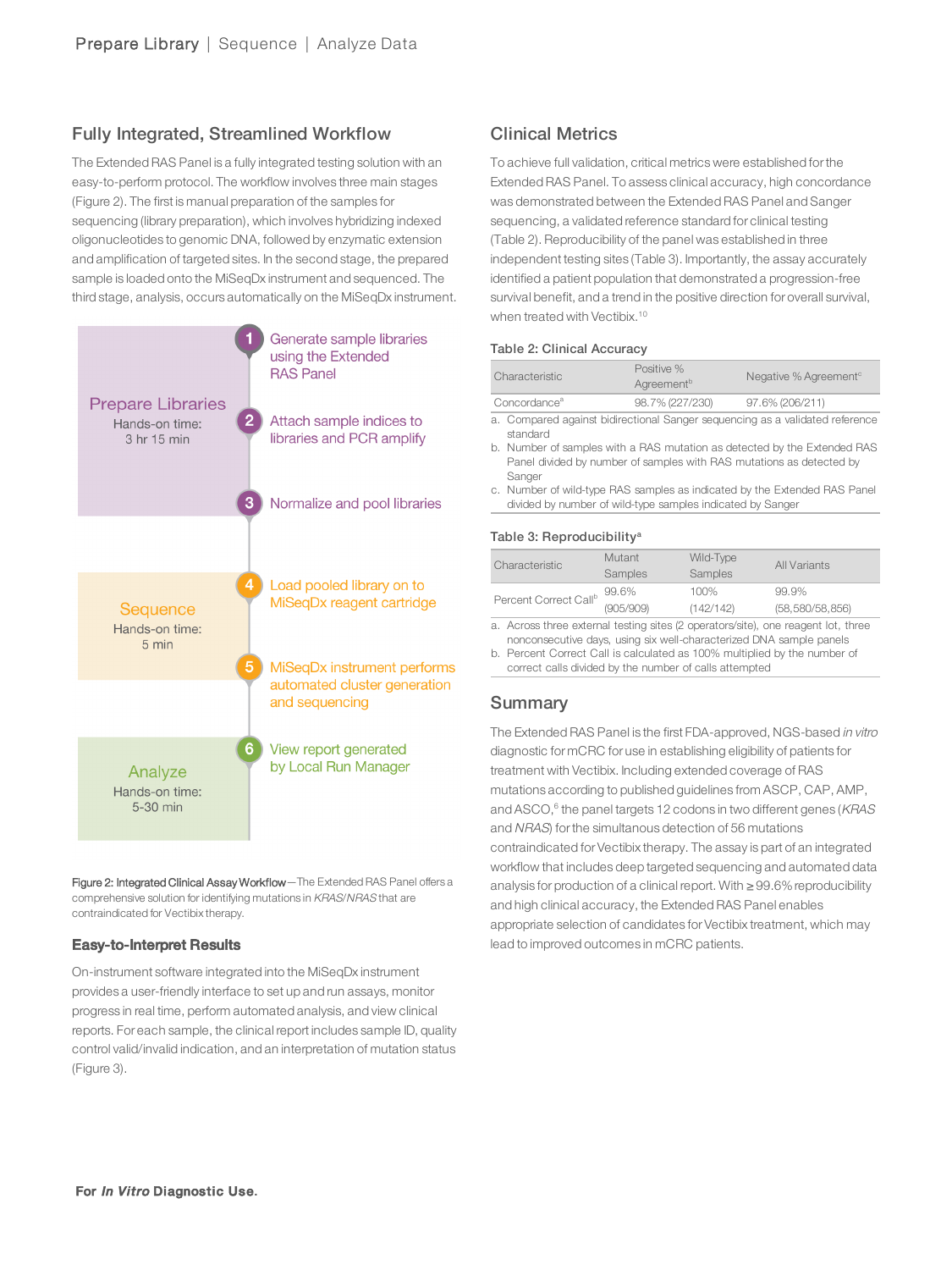|                                                                       |                 | Praxis™ Extended RAS Panel Report               |             |                         |                          | $\pm$ Export            |
|-----------------------------------------------------------------------|-----------------|-------------------------------------------------|-------------|-------------------------|--------------------------|-------------------------|
| <b>Application</b>                                                    |                 | ExtendedRASPanelWorkflow v1.1.0.0               |             |                         |                          |                         |
| Instrument                                                            |                 | M01924                                          |             |                         |                          |                         |
| <b>Run Date</b>                                                       |                 | 8/9/2016                                        |             |                         |                          |                         |
| <b>Run Time</b>                                                       |                 | 9:43 PM                                         |             |                         |                          |                         |
| <b>Run State</b>                                                      |                 | Pass O                                          |             |                         |                          |                         |
| Operator                                                              |                 | svc_dxruser                                     |             |                         |                          |                         |
| <b>Reagent Lot</b>                                                    |                 | MS2609087-600V3                                 |             |                         |                          |                         |
| <b>Reagent Expiration Date</b>                                        |                 | 12/11/2016                                      |             |                         |                          |                         |
| N/A<br><b>Not Applicable</b><br>See package insert for assay details. |                 |                                                 |             |                         |                          |                         |
|                                                                       |                 |                                                 |             |                         |                          |                         |
| <b>Sample Results</b><br><b>SAMPLE NAME</b>                           |                 |                                                 | <b>GENE</b> |                         |                          |                         |
| control                                                               | SAMPLE<br>Valid | <b>RESULT</b><br><b>Panel Mutation Detected</b> | <b>KRAS</b> | EXON<br>$\overline{2}$  | AMINO ACID<br>p.Gly12Asp | NUCLEOTIDE<br>c.35G > A |
| control                                                               | Valid           | <b>Panel Mutation Detected</b>                  | <b>NRAS</b> | 3                       | p.Gln61Lys               | c.181C>A                |
| blank                                                                 | Invalid         | N/A                                             | N/A         | N/A                     | N/A                      | N/A                     |
| sample-5                                                              | Valid           | Panel Mutation Detected                         | <b>KRAS</b> | $\overline{2}$          | p.Gly12Arg               | c.34G > C               |
|                                                                       | Valid           | <b>Panel Mutation Detected</b>                  | <b>NRAS</b> | 3                       | p.Gln61Glu               | c.181C>G                |
|                                                                       | Valid           | Panel Mutation Detected                         | <b>NRAS</b> | 4                       | p.Ala146Val              | c.437C > T              |
|                                                                       | Valid           | <b>Panel Mutation Detected</b>                  | <b>NRAS</b> | $\overline{\mathbf{2}}$ | p.Gly12Asp               | c.35G>A                 |
| sample-5<br>sample-5<br>sample-5<br>sample-5                          | Valid           | <b>Panel Mutation Detected</b>                  | <b>NRAS</b> | $\overline{\mathbf{2}}$ | p.Gly13Glu               | c.38 39GT>AA            |

Figure 3: Easy-to-Interpret Clinical Report-The on-instrument software analyzes the sequence data and assesses each sample independently. A clinical report is automatically generated, providing a simplified view of sample validity and mutation presence/absence. If one or more mutations are detected, location and resultant amino acid changes are provided.

## Intended Use

The Praxis Extended RAS Panel is a qualitative in vitro diagnostic test using targeted high throughput parallel sequencing for the detection of 56 specific mutations in RAS genes [KRAS (exons 2, 3, and 4) and NRAS (exons 2, 3, and 4)] in DNA extracted from formalin-fixed, paraffin-embedded (FFPE) colorectal cancer (CRC) tissue samples. The Praxis Extended RAS Panel is indicated to aid in the identification of patients with colorectal cancer for treatment with Vectibix (panitumumab) based on a no mutation detected result. The test is intended to be used on the Illumina MiSeqDx instrument.

## Ordering Information

| Product                                          | Catalog No. |
|--------------------------------------------------|-------------|
| <b>Extended RAS Panel</b>                        |             |
| Configured for 2 runs with up to 10 samples plus | 20012431    |
| 2 controls per run, or 20 samples per kit        |             |

### Learn More

To learn more about the Extended RAS Assay, visit [www.illumina.com/ExtendedRASPanel](http://www.illumina.com/ExtendedRASPanel)

#### **References**

- 1. Key statistics for colorectal cancer. www.cancer.org/cancer/colonandrectumcancer/detailedguide/colorectalcancer-key-statistics. Accessed July 20, 2016.
- 2. Deng Y, Kurland BF, Wang J, et al. High epidermal growth factor receptor expression in metastatic colorectal cancer lymph nodes may be more prognostic of poor survival than in primary tumor. Am J Clin Oncol. 2009;32 (3):245-252.
- 3. Van Cutsem E, Peeters M, Siena S, et al. Open-label phase III trial of panitumumab plus best supportive care compared with best supportive care alone in patients with chemotherapy-refractory metastatic colorectal cancer. J Clin Oncol. 2007;25:1658-1664.
- 4. Highlights of Prescribing Iinformation. www.accessdata.fda.gov/drugsatfda\_ docs/label/2015/125147s200lbl.pdf. Accessed June 13, 2017.
- 5. Vectibix. www.vectibix.com/. Accessed June 13, 2017.
- 6. Sepulveda AR, Hamilton SR, Allegra CJ, et al. Molecular Biomarkers for the Evaluation of Colorectal Cancer: Guideline From the American Society for Clinical Pathology, College of American Pathologists, Association for Molecular Pathology, and American Society of Clinical Oncology. J Mol Diagn. 2017;19(2):187-225.
- 7. Sorich MJ, Wiese MD, Rowland A, Kichenadasse G, McKinnon RA, Karapetis CS. Extended RAS mutations and anti-EGFR monoclonal antibody survival benefit in metastatic colorectal cancer: a meta-analysis of randomized, controlled trials. Ann Oncol. 2015;26(1):13-21.